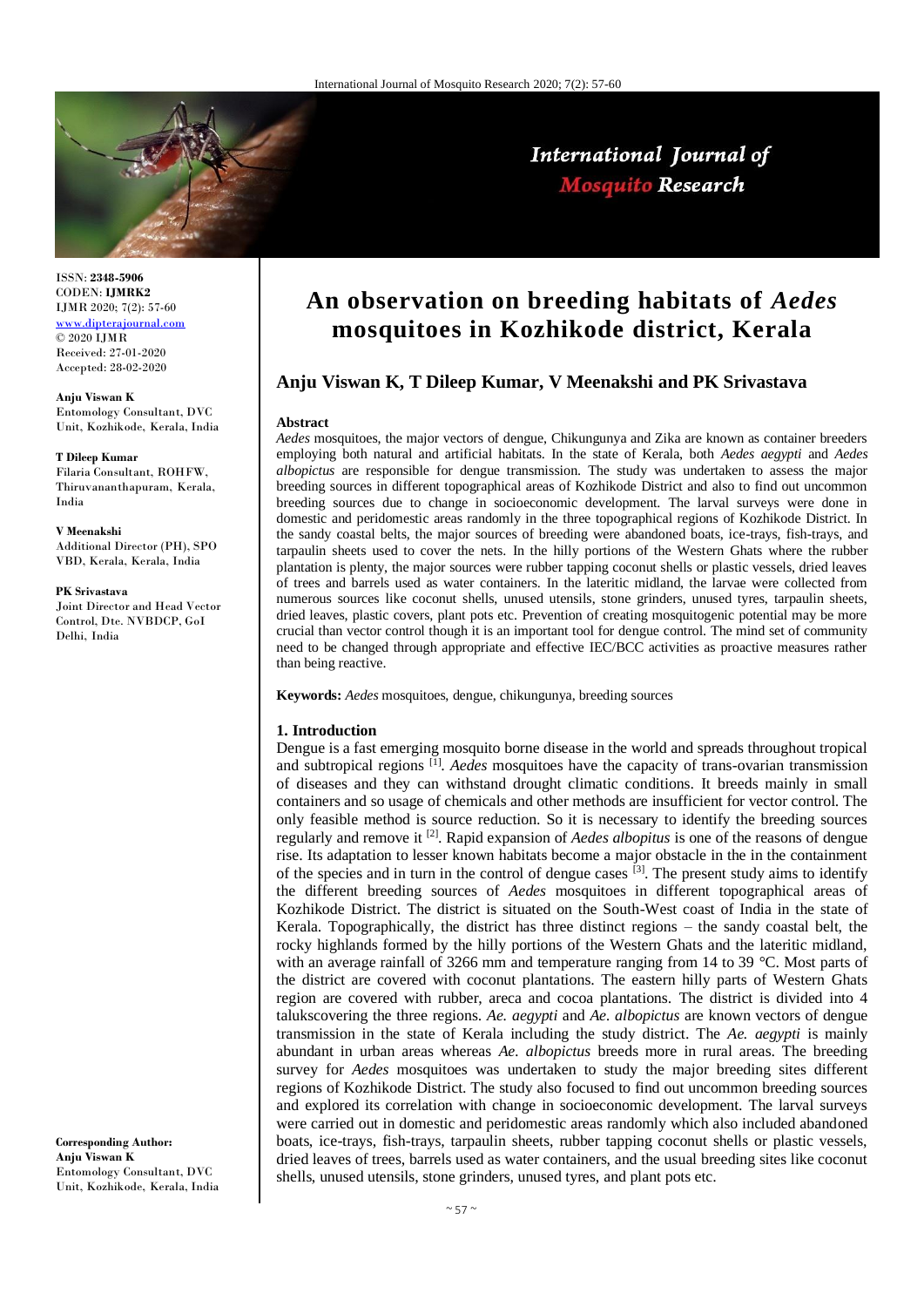## **2. Materials and Methods**

According to the topography, the study area was divided in to three high land, midland and coastal belt. The larval survey was conducted in these areas and the specific breeding sources which accelerate the breeding in these three different areas were recorded.

An entomological investigation including identification of domestic and peridomestic larval breeding habitats of *Aedes*  mosquitoes was carried out from October 2017 to March 2018. The collection of immature stages of mosquitoes from natural and artificial breeding sources was done by using dipping and pipetting methods, to find out the *Aedes* breeding. The survey was done in and around the houses and premises in study area.

The collection of immature stages (larvae and pupae) made in the study sites were kept in the plastic containers with minute holes on top for ventilation. The containers in which the larvae and pupae were kept were filled with water from the same habitat for transportation to the laboratory of Zonal Entomology Unit attached to Disease Vector Control Unit Kozhikode. In the laboratories, mosquito larvae and pupae were transferred to the enamel trays with the same water. Larvae were identified and *Aedes* larvae were segregated in separate trays. Larval food of Yeast powder and dog biscuits (3:1) were sprinkled in the tray and the water was changed next day of collecting the larvae. Pupae were transferred inside the cloth cages for its emergence into adults. Emerged adult mosquitoes were identified morphologically at species level by using standard mosquito identification [4-6].

## **3. Results**

The major breeding source in the high lands or hilly regions mainly includes rubber plantations. The cups or coconut shells used to collect rubber after tapping, is not kept inverted after usage, so it acts as a good breeding source for *Aedes*

mosquitoes. Water scarcity was another problem noted in the hilly areas where people used to store water in pots, vessels, buckets, synthetic tanks etc. The improper covering and cleaning of these containers accelerates the mosquito breeding potential. Shed leaf sheaths of Areca Nut palms also supported breeding of *Aedes*. Hectares of land without proper care and management, lead to the accumulation of dried leaves of large plants like Teak acts as water reservoirs during rains and provide space for mosquito breeding. In midland areas, the larvae were collected from numerous sources like coconut shells, unused utensils, stone grinders, unused tyres, tarpaulin sheets, dried leaves, plastic covers, plant pots, disposable bottles etc. both domestic containers and natural sources serves as habitats for mosquito breeding. In coastal belts, the breeding sources were abandoned fishing boats, Ice trays, fish boxes and tarpaulin sheets used to cover the fishing nets and boxes. The major problem with the fish boxes were, it acts as a reservoir both in the upward and inverted form. If it inverted the sides of boxes were having space in its four corners for water accumulation and mosquito breeding. The tyres tied on the sides of boats also hold water and helps mosquito's development.

According to the habitat, the breeding sources were classified as indoor or outdoor. Indoor sources were the trays of refrigerator, A/C outlet trays, moneyplant, lucky plant and other decorative plant pots inside house, the bottles used to keep curry leaves and coriander leaves to keep it fresh and unused aquariums with water. Outdoor sources included bottles, tyres, flower pots, the small pots kept in the bird cages and hen hatchery, coconut shells, unused utensils, plastic wastes etc. Careless dumping of tyres and tubes in and around workshops, retreading centres and peri-domestic areas mainly in urban settings were also included in outdoor breeding sources.



**Fig 1:** Percent contribution of different breeding sources

According to the nature of containers, the survey was conducted to find breeding and the breeding sources were classified as natural and artificial containers. Tree holes, leaf axils of pineapple and other decorative plants, leaf sheaths of

areca nut palms, cut ends of bamboo stems, areca nut plants, coconut trees and other trees, dried leaves of teak and other trees, coconut shells, used tender coconuts, banana leaves, areca nut palm leaves, nut mug shells, peel of passion fruit,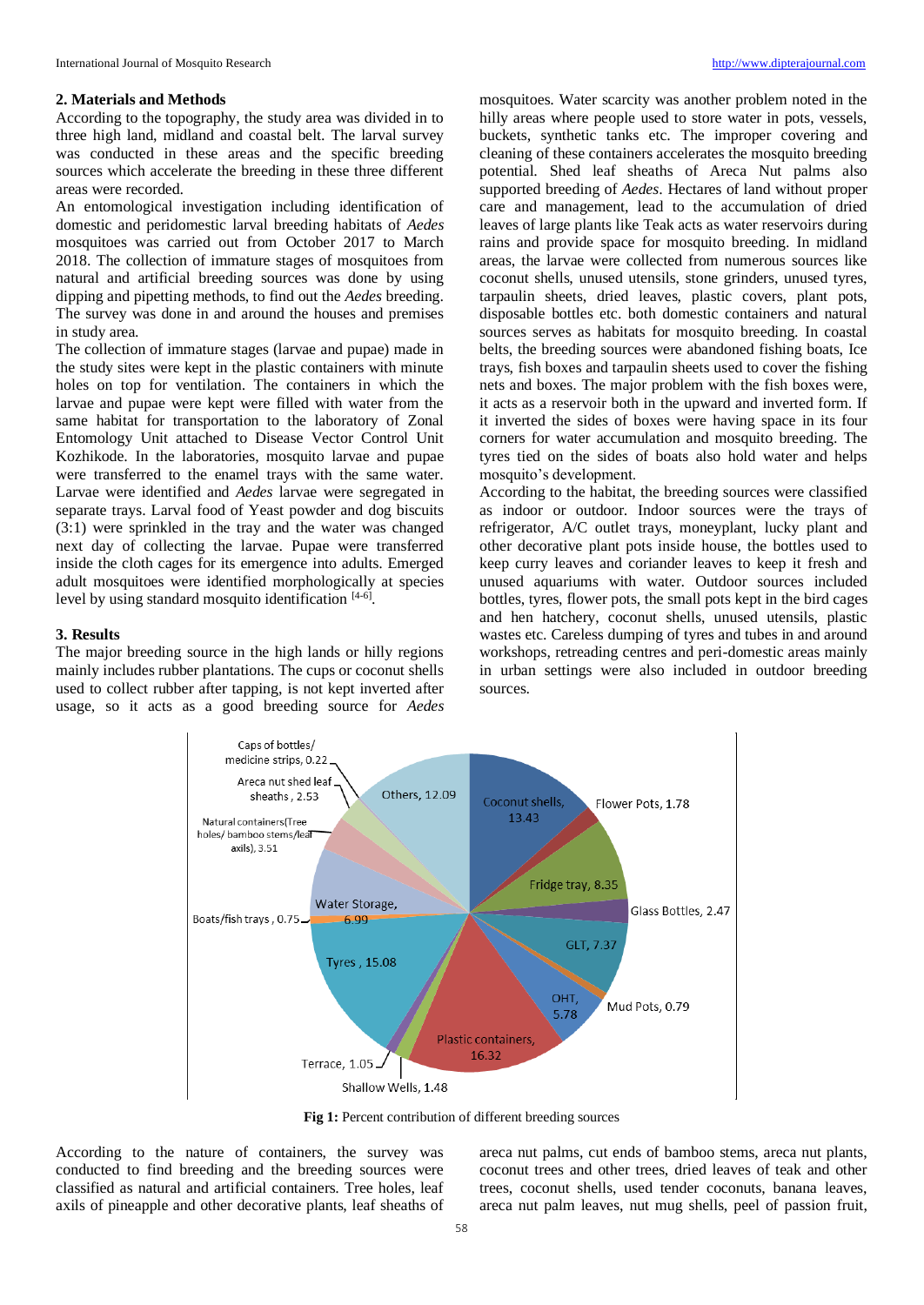eggs and mussels shells were the major natural breeding sources of *Aedes* mosquitoes. Artificial or man-made containers included tyres, plastic sheets, plastic trays, barrels, unused vessels, boats, fish trays, plastic containers, tarpaulin sheets, plant pots and its trays, moneyplant pots and bottles inside the houses, curry leaves keeping bottles, medicine strips, bottle caps, tray behind the refrigerators, coolers and air conditioners.

The study revealed maximum breeding in plastic containers, tyres and coconut shells contributing about 40 per cent. Except Coconut shells, other two breeding sources are manmade. Coconut shells though natural, the breeding has been facilitated by human by throwing in open space and water is collected during monsoon which facilitate profuse breeding. Water storage and Overhead tanks collectively contributed about 13 percent breeding whereas other sources accounted about 12 per cent breeding in the present study. Natural breeding sources contributed only about 2%. In addition to major breeding sources, immature stages were also present in water fountains and decorative structures in houses, parks, and offices. The breeding was also noticed in water trays kept underneath the planters holding the drained water coming from the pot.

The present study also revealed high density of *Aedes* mosquitoes in summer season which may be attributed to improper water storage practices due to scarcity of water.

# **4. Discussions**

*Aedes* mosquitoes are known to breed in fresh water stored in different types of water containers. *Ae. aegypti* is predominant in urban areas whereas *Ae. albopictus* is found in rural areas. The presence of breeding in different structures, containers and natural breeding sites etc., has also been noticed by Roop *et al*., 2016 [7] in their study on *Ae. aegypti* and *Ae. albopictus* in Delhi. They have noticed breeding preference of *Ae. albopictus* in plastic water storage, tank and planted pots. However, in the present study, the *Aedes* breeding contribution of 40% by major breeding sites in and around houses is suggestive of focused vector control measures and adequate health education to community for preventing creation of such breeding. The breeding in different sites may be attributed to the improper covering and cleaning of water containers which lead to hike in the vector breeding. Another problem was associated with habit of people who used to keep or hang water pots outside the houses, in open terrace and in common places like gardens and trees as a drinking water source for birds and other animals. Such water pots are regularly filled without regular and proper cleaning which allows presence of water always facilitating breeding. Associated with infrastructure development like highways, gardens and parks, the barrels or tanks are kept for water storage at a particular place. The water is filled regularly for different purposes and usually no cleaning is done. The barrel without proper cover was found positive for mosquito larvae. The ignorance about proper covering of such tanks may result the area as receptive for dengue transmission.

Further, Change in culture and lifestyle had also led to the creation of new breeding sources. It is known that urbanization leads to an increase in the amount of artificial containers, including water-storage tanks and urban trash like discharged tyres and bottles. Despite their utility, these are stored in open areas for selling to factories for recycling and till such garbage is disposed, it creates huge breeding grounds

due to rain water collection. The population living in slums and resettlement colonies near such stores are always at risk of dengue and chikungunya. Rural areas are also at similar risk due to urbanization and construction.

Tarpaulin sheets which are used to cover logs, roof of hatcheries, open terrace with truss work and leaking water outlet pipes or holes allow water accumulation and facilitate mosquito breeding. In addition, other domestic breeding noticed were in terrace/portico top where water gets blocked especially during rainy season or due to overflow from overhead water tanks. The stone grinders used as mixer grinders, and the disposed stone grinder's acts as breeding areas.

Improper disposal of single-used plastic covers like milk packets, packed foods, paper plates, paper cups, and plastic cups etc., increase the breeding potential of *Aedes* as has been indicated in 'others' category in figure-1. Bhaskar Rao in 2010 [8-12] has studied in Calicut and indicated that *Ae. albopictus* which is known as a container breeder world over, breeds in both natural and man-made habitats. It is primarily a forest-fringe mosquito breeding in natural sites including rock pools, leaf axils, tree holes, cut bamboo stumps, etc. He has further reported that widespread deforestation and increase in plantations especially of rubber, cocoa and areca nut contributed to the rapid spread of tiger mosquito in Kerala. During his study, extensive breeding was found in containers used for collecting rubber sap in rubber plantations during the rainy season. In Western Ghat regions of Malabar, profuse breeding was observed in shed leaf sheaths of areca nut palms and cocoa pods hanging from the trees as well as grounded ones. It was also reported that due to highly invasive nature and ecological plasticity, it spread to rural and suburban niches breeding in artificial containers like plastics and tyres. Hiriyan et al., <sup>[13]</sup> had already reported in 2004, breeding of this mosquito in plastic cups around tea vendor shops in Ernakulam City, Kerala. They have also showed coconut shells and plastics dumped around the households as the major source of breeding of *Ae. albopictus* in rural settings of Calicut, Kerala. Other breeding sites recorded were flower pots, glass products and tyres.

# **5. Conclusion**

*Aedes mosquitoes* are highly adapted to the domestic environment and, therefore, the abundance is positively correlated with increasing urbanization. The breeding sites identified reflect the change in ecology, cultural and social behaviour of population and life style changes [14-16] . *Aedes*  breeds in a wide range of habitats from artificial containers to natural habitats [17]. Besides various kinds of domestic containers and tyres, *Aedes* has been observed breeding in various types of habitats related to agricultural crops in Kerala like coconut, rubber, areca nut, cocoa and pine apple [18]

In conclusion, Kozhikode District has vast range of breeding sources varying from the small sized drug strips to large sized synthetic tanks. The major breeding containers were found to be tyres, coconut shells, plastic containers, fridge trays, water storage tanks etc. This study is expected to provide insights for vector control programme to be implemented in Kozhikode to reduce *Aedes* population. Control measures needs to be adopted with much vigour throughout the year without seasonal prevalence.